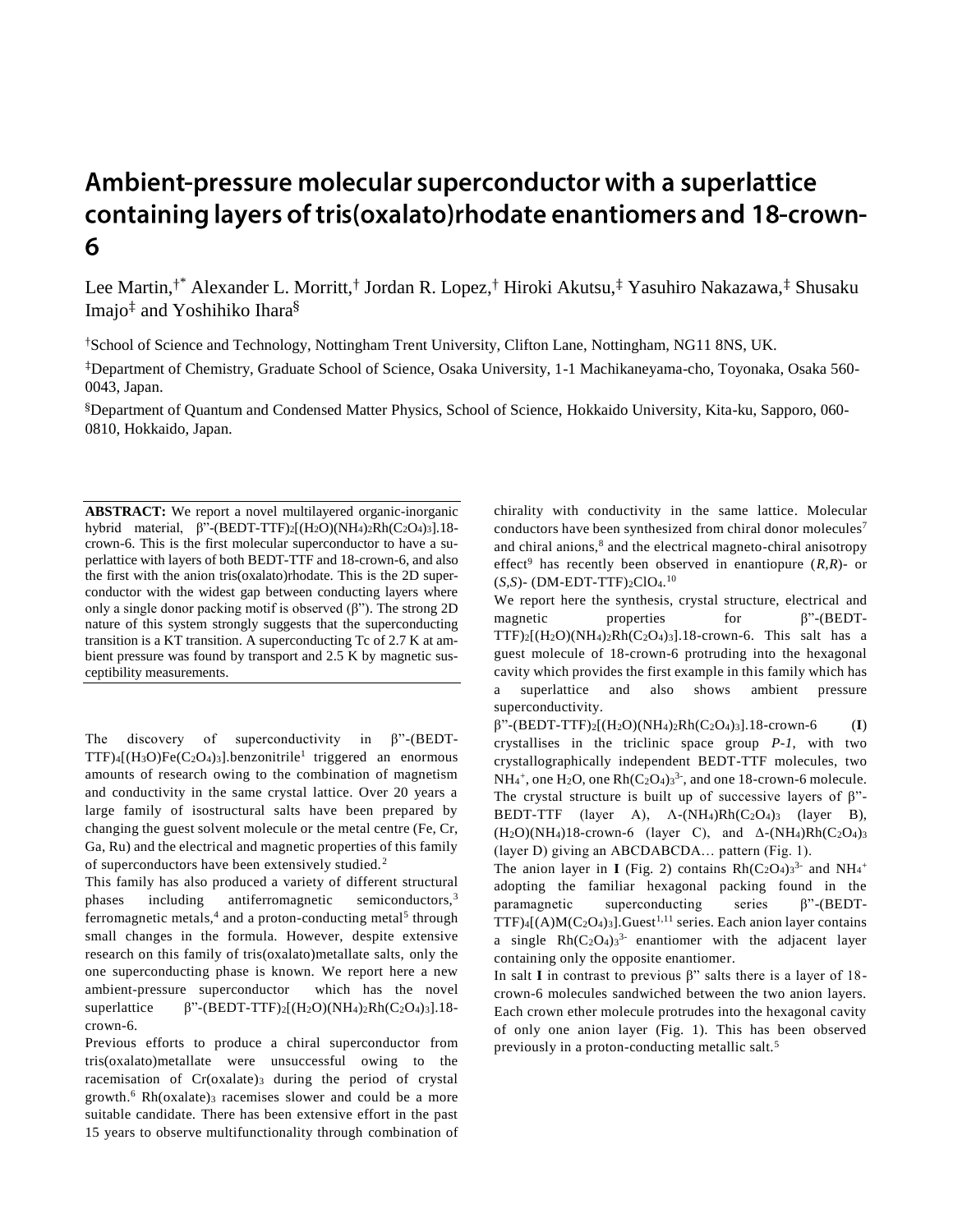

**Fig. 1** Crystal structure of **I** showing the alternating ABCDABCDA…. layered superlattice.



**Fig. 2** Anion layer of **I** showing the neighbouring crown ether molecules sited at the hexagonal cavities.

The hexagonal cavity in **I** is larger that those in the β"-(BEDT- $TTF)_{2}[(H_{3}O)Fe(C_{2}O_{4})_{3}]$ .halobenzene series. At 110K the dimensions of the hexagonal cavity has hexagon sides of 6.37(1), 6.45(1), and 6.34(1) Å and a side-to-side width of 11.25(1) Å. This is in contrast to the  $\beta$ "-(BEDT- $TTF)_{2}[(H_{3}O)Fe(C_{2}O_{4})_{3}]$ .halobenzene series which has hexagon sides 6.33(1), 6.16(1), and 6.33(1) Å and a width 10.26(1) Å at 120K.<sup>11</sup>

The size, shape and orientation of the guest molecule sitting in the hexagonal cavity is known to influence the order/disorder of the terminal ethylene groups on nearby BEDT-TTF molecules and thus affect the transport properties or destabilise the superconducting transition.

The asymmetric unit of **I** contains two crystallographically independent BEDT-TTF molecules which pack in a β"-packing motif (Fig. 3). One donor has a sofa conformation at one end and a half-chair at the other end, whilst the other donor molecule has a sofa at one end and a boat conformation at the other. There are a number of short S…S contacts below the sum

of the van der Waals radii  $(\leq 3.6 \text{ Å})$  which are all side-to side between BEDT-TTF molecules: S20…S35 3.571(1), S25…S38(1) 3.566(1), S25…S43(1) 3.527(1), S30…S50 3.327(1), S32…S50 3.278(1), S46…S53 3.353(1), and S46…S55 3.487(1) Å.



**Fig. 3** BEDT-TTF layer of **I** viewed along the molecular long axis.

From the donor  $C=C$  and  $C-S$  bond lengths<sup>12</sup> (Table 1) it can be approximated that the BEDT-TTF molecules all have a charge close to  $0.5^+$  +/-0.1 as expected for the formula  $\beta$ "- $(BEDT-TTF)_{2}[(H_{2}O)(NH_{4})_{2}Rh(C_{2}O_{4})_{3}]$ .18-crown-6.

**Table 1** Average bond lengths in BEDT-TTF molecules of **I** and approximation of charge on the molecules.  $\delta = (b+c)-(a+d)$ , *Q*  $= 6.347 - 7.463 \delta^{12}$ 

| Donor | $a/\text{Å}$ b/Å c/Å d/Å $\delta$   |  |  |  |
|-------|-------------------------------------|--|--|--|
| A     | 1.371 1.749 1.758 1.366 0.770 0.60+ |  |  |  |
| B     | 1.375 1.752 1.758 1.361 0.773 0.58+ |  |  |  |

Electrical resistivity measurements performed on **I** using the four probe method shows low room temperature resistivity which decreases upon cooling as expected for a metal. A sharp decrease is observed below 2.7K indicative of a superconducting transition (Fig. 4). Unlike other superconductors in the β" family there is no shoulder observed a few Kelvin above the superconducting transition.<sup>11</sup> The superconducting nature of the transition is confirmed by the application of magnetic field which suppresses the transition (Fig. 5).

Variable temperature susceptibility measurements were performed on a polycrystalline sample at 20 Oe down to 1.8K and a superconducting transition was observed at 2.5 K (Fig. 6, top). The transition could be suppressed by the application of fields >1 kOe (Fig. 6, bottom).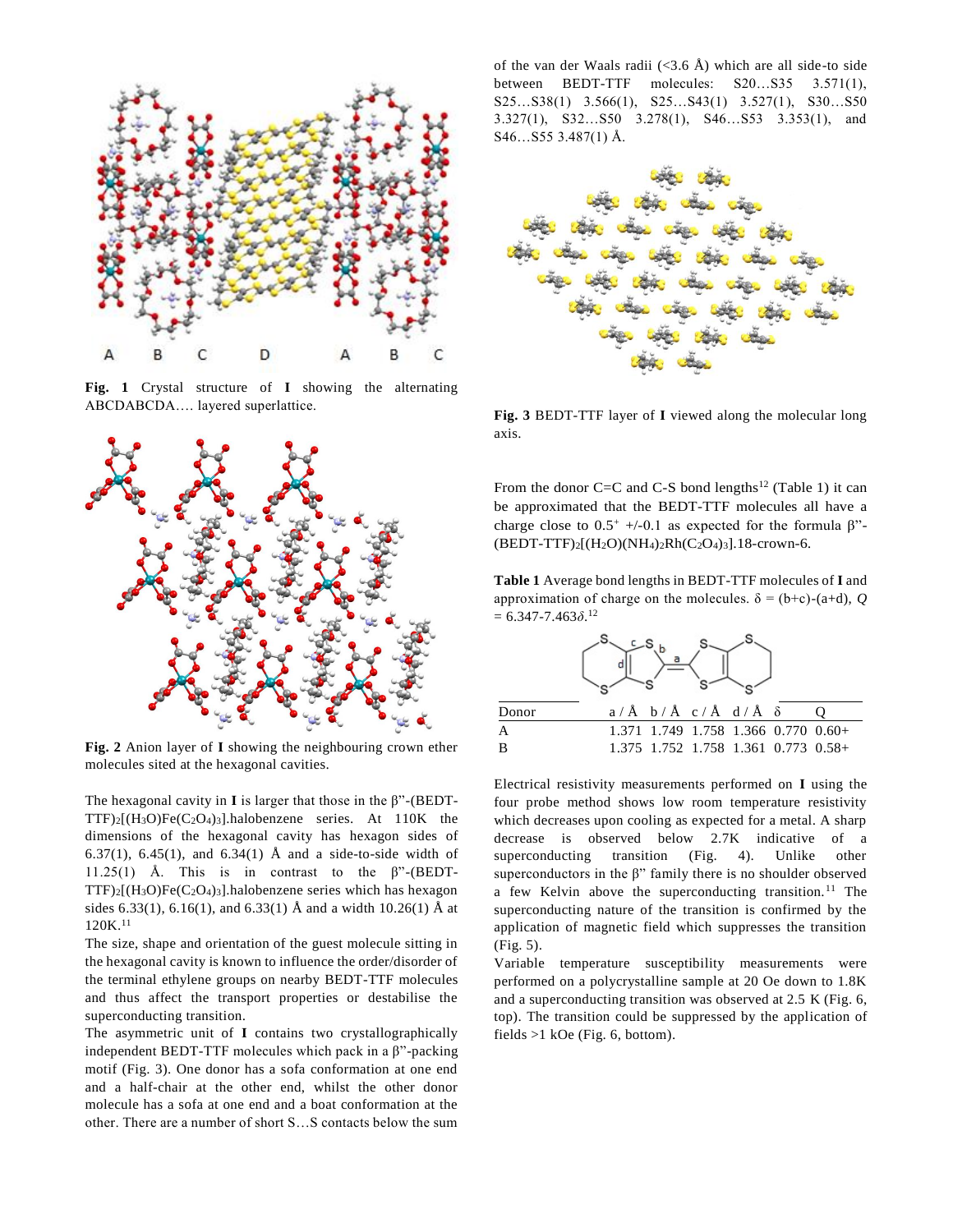

**Fig. 4** Resistivity data for **I** from room temperature to 0.8K



**Fig. 5** Resistivity of **I** under different applied magnetic fields applied perpendicular or parallel to the conduction plane.



**Fig. 6** Magnetic susceptibility for **I** at 20G showing onset of superconductivity at 2.5K (top); magnetic susceptibility for **I** at fields up to 1000Oe (bottom).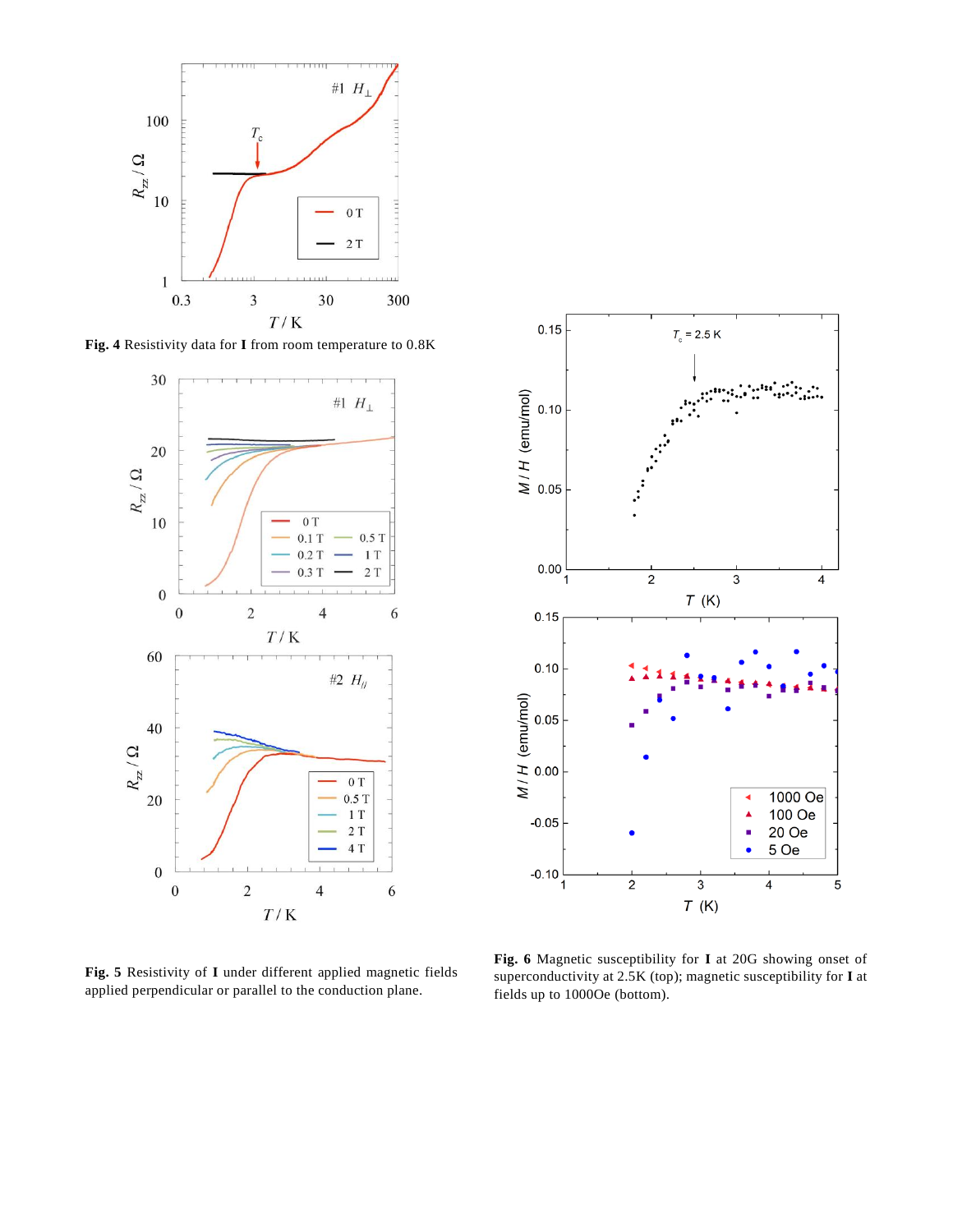In conclusion, the superconductor β"-(BEDT-TTF) $2[(H_2O)(NH_4)2Rh(C_2O_4)3].18-crown-6 is the first to$ contain tris(oxalato)rhodate and has a novel multilayered packing arrangement of BEDT-TTF,  $Rh(C_2O_4)_{3}$ , and 18-crown-6. This is the 2D superconductor with the widest gap between conducting layers where only a single donor packing motif is observed  $(β$ "). The strong 2D nature of this system strongly suggests that the superconducting transition is a KT transition. We are now investigating the synthesis of a variety of para-, ferro- or anti- ferromagnetic derivatives which could also be synthesized by replacing the rhodium to allow a systematic study of the effect upon the conductivity.

## **Notes and references**

† *Experimental Details*: 200 mg ammonium tris(oxalato)rhodate and 400 mg 18-crown-6 ether dissolved in 10mls fluorobenzene:10mls chlorobenzene:20mls 1,2,4 trichlorobenzene:4mls ethanol were placed in a two-compartment H-shaped electrochemical cell containing 20 mg ET in the anode compartment. A large quantity of black needle crystals were obtained upon applying a current of 1.0 μA across the cell for three weeks in a dark box on a vibration-free bench.

‡ *Crystal data*: **I**: C38H50N2Rh1O19S16, *M* = 1454.68, black needle,  $a = 10.2970(5)$ ,  $b = 11.2532(4)$ ,  $c = 27.4339(11)$  Å,  $a = 86.383(3)$ ,  $\beta = 82.411(4)$ ,  $\gamma = 64.325(4)$ °,  $U = 2839.9(2)$   $\AA$ <sup>3</sup>,  $T = 110$  K, space group *P-1*,  $Z = 2$ ,  $\mu = 0.960$  mm<sup>-1</sup>, reflections collected = 27169, independent reflections = 12671,  $R1 = 0.0471$ ,  $wR2 = 0.1175$  [ $F<sup>2</sup>$ )  $2\sigma(\bar{F}^2)$ ], *R*1 = 0.0531, *wR*2 = 0.1209 (all data).

§ CCDC 1498941 contains supplementary X-ray crystallographic data for **I**. This data can be obtained free of charge via [http://www.ccdc.cam.ac.uk/conts/retrieving.html,](http://www.ccdc.cam.ac.uk/conts/retrieving.html) or from the Cambridge Crystallographic Data Centre, Union Road, Cambridge, CB2 1EZ; fax(+44) 1223-336-033 or email: [de](mailto:deposit@ccdc.cam.ac.uk)[posit@ccdc.cam.ac.uk.](mailto:deposit@ccdc.cam.ac.uk)

LM thanks the Royal Society of Chemistry for a Journals Grant for International Authors. This work has been supported by the Royal Society [Research Grants (RG100853 and RG081209), International Exchange Scheme (IE130367), and International Joint Project (JP0869972)].

1 M. Kurmoo, A. W. Graham, P. Day, S. J. Coles, M. B. Hursthouse, J. L. Caulfield, J. Singleton, F. L. Pratt, W. Hayes, L. Ducasse and P. Guionneau, Superconducting and Semiconducting Magnetic Charge Transfer Salts: (BEDT-TTF)4AFe(C2O4)3.C6H5CN (A = H2O, K, NH4), *J. Am. Chem. Soc*., 1995, **117** , 12209.

2 E. Coronado and P. Day, Magnetic Molecular Conductors, *Chem. Rev*., 2004, 104, 5419-5448.

3 B. Zhang, Y. Zhang and D. Zhu, (BEDT-TTF)3Cu2(C2O4)3(CH3OH)2: an organic–inorganic hybrid antiferromagnetic semiconductor, *Chem. Commun*., 2012, **48**, 198-199.

4 E. Coronado, J. R. Galán-Mascarós, C. J. Gómez-García and V. Laukhin, Coexistence of ferromagnetism and metallic conductivity in a molecule-based layered compound, *Nature*, 2000, **408**, 447.

5 A. Akutsu-Sato, H. Akutsu, S. S. Turner, P. Day, M. R. Probert, J. A. K. Howard, T. Akutagawa, S. Takeda, T. Nakamura and T. Mori, The First Proton-Conducting Metallic Ion-Radical Salts, *Angew.Chem.Ind.Ed.,* 2005, **44**, 291.

6 L. Martin, S. S. Turner, P. Day, K. M. A. Malik, S. J. Coles and M. B. Hursthouse, Polymorphism based on molecular stereoisomerism in tris(oxalato) Cr(III) salts of bedt-ttf, *Chem. Commun*., 1999, 513.

7 J. R. Galán-Mascarós, E. Coronado, P. A. Goddard, J. Singleton, A. I. Coldea, J. D. Wallis, S. J. Coles and A. Alberola, A Chiral Ferromagnetic Molecular Metal, *J. Am. Chem. Soc*., 2010, **132**, 9271; F. Pop, P. Auban-Senzier, A. Frąckowiak, K. Ptaszyński, I. Olejniczak, J. D. Wallis, E. Canadell and N. Avarvari, Chirality Driven Metallic versus Semiconducting Behavior in a Complete Series of Radical Cation Salts Based on Dimethyl-Ethylenedithio-Tetrathiafulvalene (DM-EDT-TTF), *J. Am. Chem. Soc*., 2013, **135**, 17176.

8 M. Atzori, F. Pop, P. Auban-Senzier, C. J. Gómez-García, E. Canadell, F. Artizzu, A. Serpe, P. Deplano, N. Avarvari and M. L. Mercuri, Structural Diversity and Physical Properties of Paramagnetic Molecular Conductors Based on Bis(ethylenedithio)tetrathiafulvalene (BEDT-TTF) and the Tris(chloranilato)ferrate(III) Complex, *Inorg. Chem*., 2014, **53**(13), 7028; M. Atzori, F. Pop, P. Auban-Senzier, E. Canadell, R. Clérac, M. L. Mercuri and N. Avarvari, "Complete Series of Chiral Paramagnetic Molecular Conductors Based on Tetramethyl-bis(ethylenedithio)-tetrathiafulvalene (TM-BEDT-TTF) and Chloranilate-Bridged Heterobimetallic Honeycomb Layers", Inorg. Chem., 2015, 54(7), 3643–3653.

9 G. L. J. A. Rikken and E. Raupach, Observation of magneto-chiral dichroism, *Nature*, 1997, 390, 493; V. Krstic, S. Roth, M. Burghard, K. Kern and G. L. J. A. Rikken, Magneto-chiral anisotropy in charge transport through single-walled carbon nanotubes, *J. Chem. Phys*., 2002, 117, 11315; G. L. J. A. Rikken, A new twist on spintronics, *Science*, 2011, **331**, 864.

10 F. Pop, P. Auban-Senzier, E. Canadell, G. L. J. A. Rikken, N. Avarvari, Electrical magnetochiral anisotropy in a bulk chiral molecular conductor, *Nature Commun*., 2014, **5**, 3757.

11 E. Coronado, S. Curreli, C. Giménez-Saiz and C. J. Gómez-García, The Series of Molecular Conductors and Superconductors  $ET_4[AFe(C_2O_4)_3]$ ·PhX (ET bis(ethylenedithio)tetrathiafulvalene; (C2O4)2- = oxalate;  $A^+$  =  $H_3O^+$ ,  $K^+$ ;  $X = F$ , Cl, Br, and I): Influence of the Halobenzene Guest Molecules on the Crystal Structure and Superconducting Properties, *Inorg. Chem*., 2012, **51**, 1111.

12 P. Guionneau, C. J. Kepert, D. Chasseau, M. R. Truter and P. Day, Determining the charge distribution in BEDT-TTF salts, *Synth. Met*., 1997, **86**, 1973.

## **AUTHOR INFORMATION**

### **Corresponding Author**

Email: lee.martin@ntu.ac.uk

### **Notes**

The authors declare no competing financial interests.